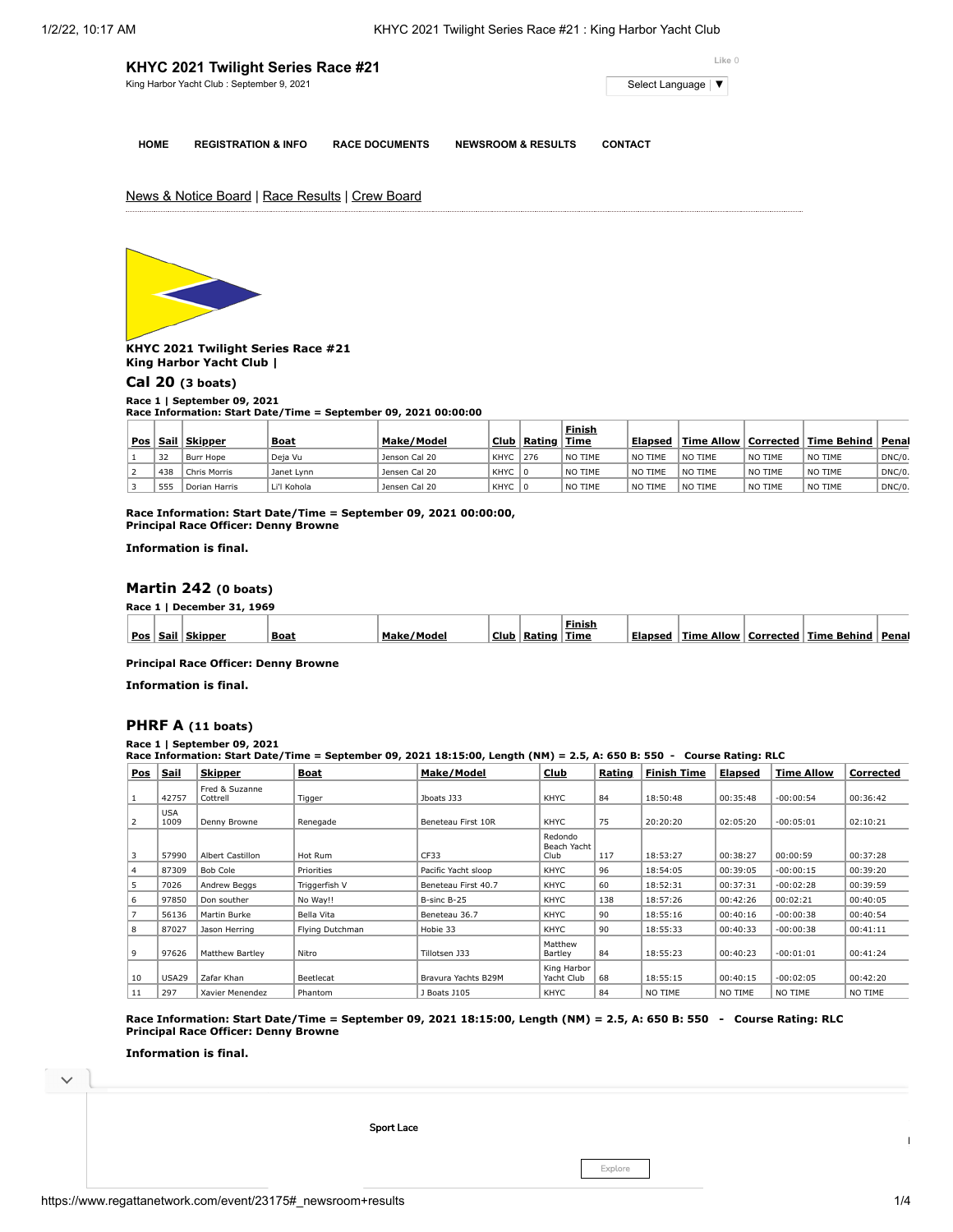**Information is final.**

# **[V-Fleet](https://www.regattanetwork.com/clubmgmt/applet_race_scores_khyc.php?regatta_id=23175&race_num=1) (2 boats)**

#### **Race 1 | September 09, 2021**

**Race Information: Start Date/Time = September 09, 2021 18:05:00, Length (NM) = 3.3, A: 650 B: 550 - Course Rating: RLC**

| Pos | Sail  | <b>Skipper</b>                 | <b>Boat</b>        | Make/Model          | Club        | Rating | $\blacksquare$ Finish Time $\blacksquare$ | Elapsed  | $\blacksquare$ Time Allow | Corrected | ' Time Behind |
|-----|-------|--------------------------------|--------------------|---------------------|-------------|--------|-------------------------------------------|----------|---------------------------|-----------|---------------|
|     | 27432 | John/Bob<br>Mitchell/Mackenzie | Oliver             | Schock Santana 27   | Khyc        | 201    | 19:01:53                                  | 00:56:53 | 00:07:39                  | 00:49:14  | 00:00:00      |
|     | 56384 | Michael Devine                 | MEIMI <sub>2</sub> | Columbia Challenger | <b>KHYC</b> | 275    | NO TIME                                   | NO TIME  | NO TIME                   | NO TIME   | NO TIME       |

**Race Information: Start Date/Time = September 09, 2021 18:05:00, Length (NM) = 3.3, A: 650 B: 550 - Course Rating: RLC Principal Race Officer: Denny Browne**

**Information is final.**

# **[H-Fleet](https://www.regattanetwork.com/clubmgmt/applet_race_scores_khyc.php?regatta_id=23175&race_num=1) (11 boats)**

### **Race 1 | September 09, 2021**

**Race Information: Start Date/Time = September 09, 2021 18:05:00, Length (NM) = 3.7 - Course Rating: RLC**

| <b>Pos</b>     | <u>Sail</u> | <b>Skipper</b>   | <u>Boat</u>       | Make/Model           | Club                            | Rating | <b>Finish Time</b> | <u>Elapsed</u> | Time Allow | Corrected | <b>Time Be</b> |
|----------------|-------------|------------------|-------------------|----------------------|---------------------------------|--------|--------------------|----------------|------------|-----------|----------------|
|                |             |                  |                   |                      | Signal<br>hill<br>yacht         |        |                    |                |            |           |                |
| 1              | 36039       | Lucien Hall      | Coeur De Lion     | New York NY36        | club                            | 403    | 18:55:02           | 00:50:02       | 00:24:51   | 00:25:11  | 00:00:00       |
| 2              | 7950        | Jerry Finnegan   | Celebrity         |                      | Tpyc                            | 390    | 18:59:40           | 00:54:40       | 00:24:03   | 00:30:37  | 00:05:26       |
| 3              | 123         | Marc Jacob       | Papillon          | Hunter 30 Hunter 30  | <b>NA</b>                       | 428    | 19:05:32           | 01:00:32       | 00:26:24   | 00:34:08  | 00:08:57       |
| 4              | none        | Michael Leighton | Oasis             | Islander 36          | <b>PRYC</b>                     | 434    | 19:06:05           | 01:01:05       | 00:26:46   | 00:34:19  | 00:09:08       |
| 5              | 00000       | Kent Lowell      | GuacAmore         | Catalina 34          | King<br>Harbor<br>Yacht<br>Club | 461    | 19:08:07           | 01:03:07       | 00:28:26   | 00:34:41  | 00:09:30       |
| 6              | 5570        | Kenneth Blight   | Jubilee           | Catalina 30          | <b>KHYC</b>                     | 435    | 19:11:36           | 01:06:36       | 00:26:50   | 00:39:46  | 00:14:35       |
| $\overline{7}$ | 2201        | John Coye        | SLOOP JOHN B      | J Boats j/24         | Port<br>Royal YC 423            |        | 19:15:10           | 01:10:10       | 00:26:05   | 00:44:05  | 00:18:54       |
| 8              | 523         | Jill Alstott     | Arrogante         | Jboat J24            | <b>RBYC</b>                     | 417    | 19:19:55           | 01:14:55       | 00:25:43   | 00:49:12  | 00:24:01       |
| 9              | 1208        | Thomas Jett      | <b>Blue Haven</b> | Catalina Catalina 34 | <b>KHYC</b>                     | 442    | NO TIME            | NO TIME        | NO TIME    | NO TIME   | NO TIME        |
| 10             | 7668        | Bud Legg         | Fini              | Alerion Express 28   | <b>KHYC</b>                     | 428    | NO TIME            | NO TIME        | NO TIME    | NO TIME   | NO TIME        |
| 11             | 37764       | Rafael Fernandez | Nina              | Hunter 30 Sloop      | King<br>Harbor<br>Yacht<br>Club | 403    | NO TIME            | NO TIME        | NO TIME    | NO TIME   | NO TIME        |

**Race Information: Start Date/Time = September 09, 2021 18:05:00, Length (NM) = 3.7 - Course Rating: RLC Principal Race Officer: Denny Browne**

### **Information is final.**

Registration Problems or Questions? [Visit our Support Desk](http://support.regattanetwork.com/) | [View Our Privacy Policy](https://www.regattanetwork.com/html/privacy.html)<br>[Powered by Regatta Network®](http://www.regattanetwork.com/) | Online Sailing Event Registration and Management Services.<br>© 2022 [Regatta Network](http://www.regattanetwork.com/), Inc. All Rights Reserved  $: 100$   $\times 100$   $\times$ **REGATTA**<br>NETWORK

[Sport](https://cat.da.us.criteo.com/m/delivery/ck.php?cppv=3&cpp=xx6zXiKtRr_WsxhOTPBX_NxaKjdVQKvLYPmMhPDO4jB01gHrJQ8V81BHOoBFB3DGKq2CVoOs8j61KopK4UWAfT2nomLeXm3r-5YUgLxILRxhARAOBEbw3o37U3hzZ4fAVWJXp9Pun5UsKf_C8dm7OAqDo-rexsaG1LOfNzXTBOkwTgUqVHIzKMJUtmkjI2pRqvmst8-sFKO_GOnvyyilIVR-ln8nXvgdtdt90hJ6XgeSpZueQxr2yXyiboScSCgtXAGjP8rY44rO2zp3SvSu1HcJyxZC1tix5qF7-UVxCw09B5wxVre0qPbmKrw-qJiztmRZDtJTW4siXeJK-aPd_PmhTKPIK6-beq6ShPLfXxZMBiPVx8MjJHg1d_kZyTTJTOluOj7JAb3bx-nQB3Wrf9VJ4zhff5u9GORZ5IvPUoRbGtfpIH041JfI4HwPq34NPo3tnedKF5geicc5sQ4HaGP-F14LtilDcGcjZvtQzVUigzQK&maxdest=https%3A%2F%2Fmagnanni.com%2Fsport-lace%3Futm_source%3Dcriteo%26utm_medium%3Ddisplay%26utm_campaign%3DWeb%2520Traffic%2520-%2520Oct%252021%252C%25202021%2520) Lace

 $\checkmark$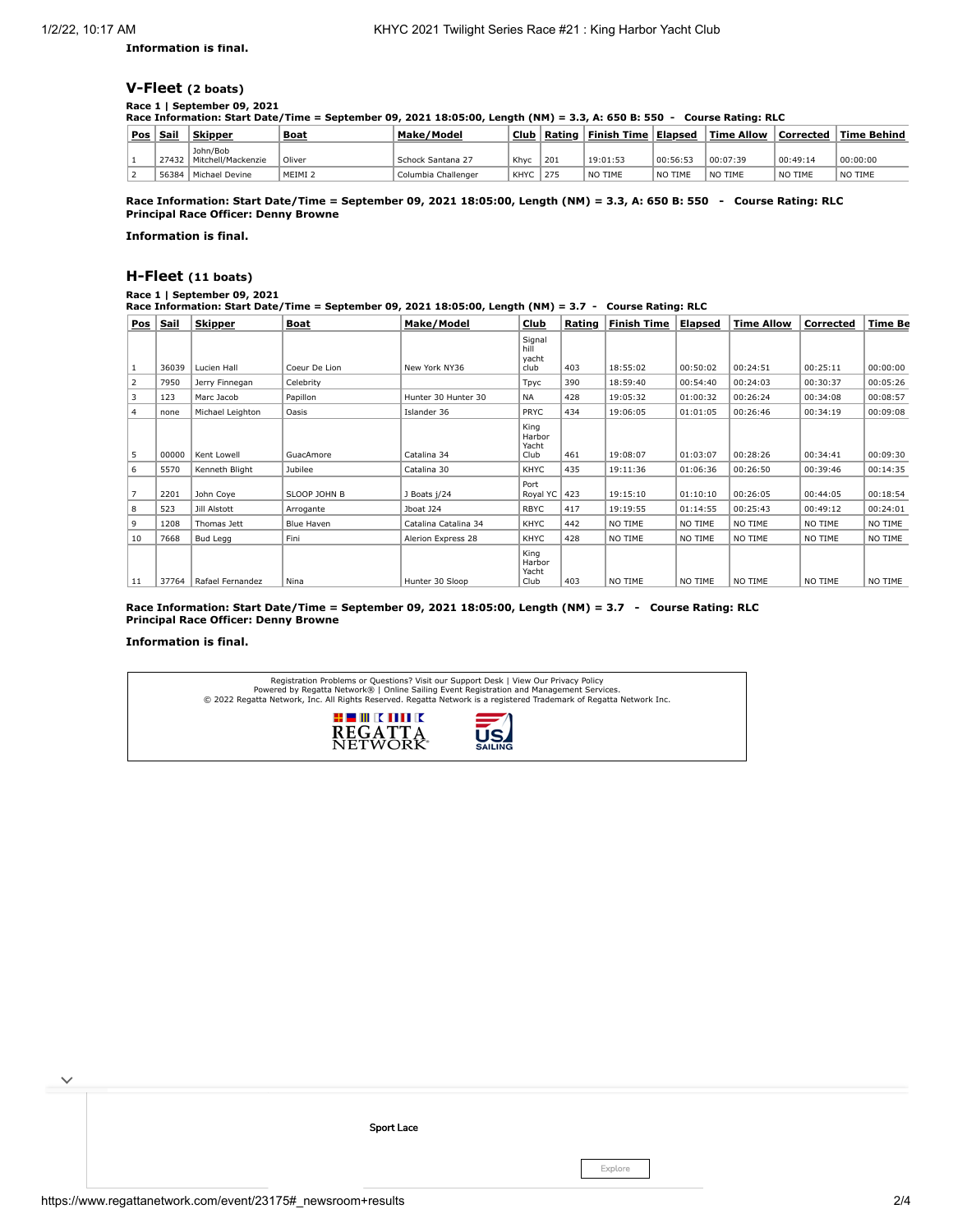[Sport](https://cat.da.us.criteo.com/m/delivery/ck.php?cppv=3&cpp=xx6zXiKtRr_WsxhOTPBX_NxaKjdVQKvLYPmMhPDO4jB01gHrJQ8V81BHOoBFB3DGKq2CVoOs8j61KopK4UWAfT2nomLeXm3r-5YUgLxILRxhARAOBEbw3o37U3hzZ4fAVWJXp9Pun5UsKf_C8dm7OAqDo-rexsaG1LOfNzXTBOkwTgUqVHIzKMJUtmkjI2pRqvmst8-sFKO_GOnvyyilIVR-ln8nXvgdtdt90hJ6XgeSpZueQxr2yXyiboScSCgtXAGjP8rY44rO2zp3SvSu1HcJyxZC1tix5qF7-UVxCw09B5wxVre0qPbmKrw-qJiztmRZDtJTW4siXeJK-aPd_PmhTKPIK6-beq6ShPLfXxZMBiPVx8MjJHg1d_kZyTTJTOluOj7JAb3bx-nQB3Wrf9VJ4zhff5u9GORZ5IvPUoRbGtfpIH041JfI4HwPq34NPo3tnedKF5geicc5sQ4HaGP-F14LtilDcGcjZvtQzVUigzQK&maxdest=https%3A%2F%2Fmagnanni.com%2Fsport-lace%3Futm_source%3Dcriteo%26utm_medium%3Ddisplay%26utm_campaign%3DWeb%2520Traffic%2520-%2520Oct%252021%252C%25202021%2520) Lace

Explore

H

 $\checkmark$